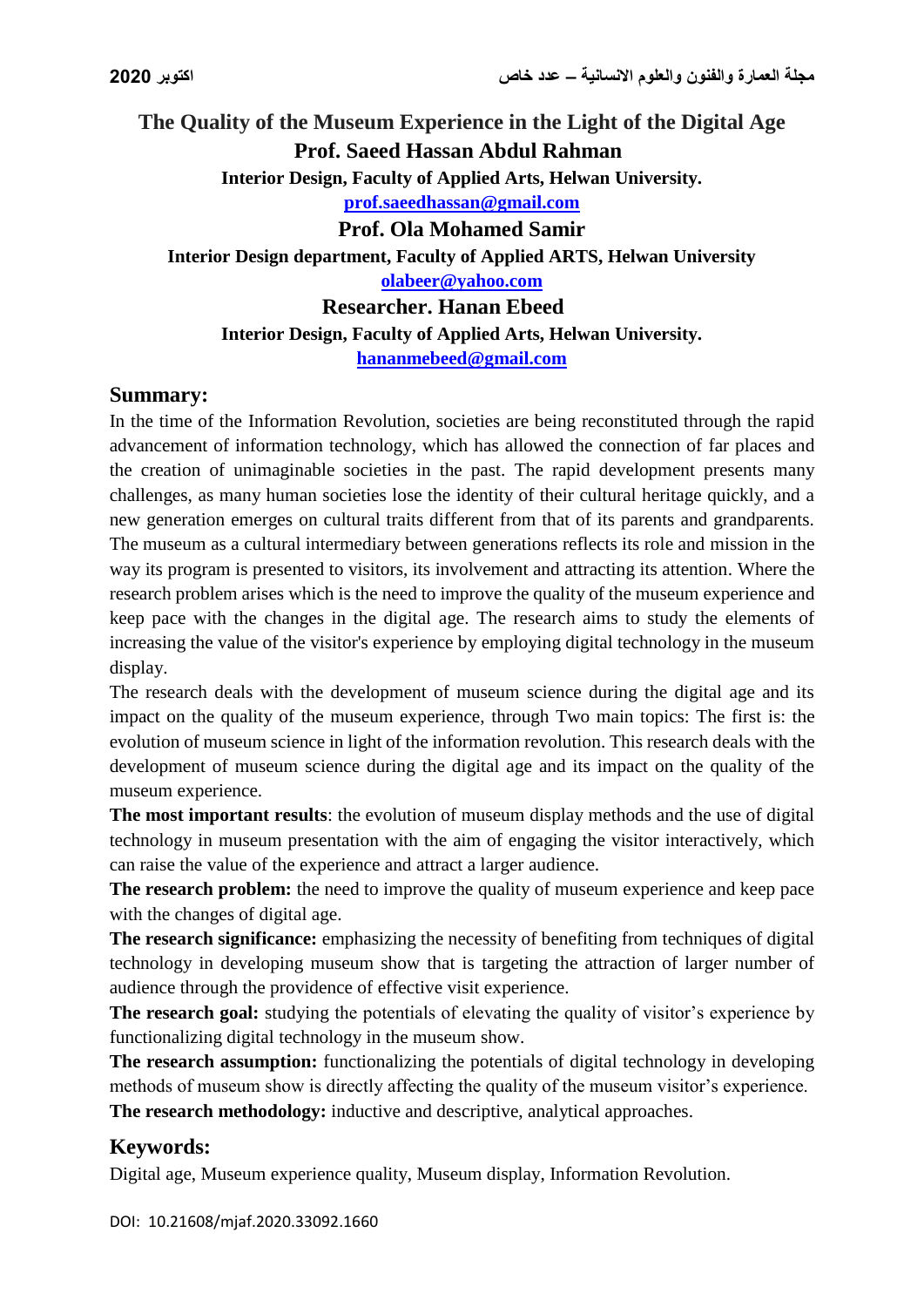# **Introduction:**

In the age of information revolution, the presentation of information technology is speeding up along with its various means, computers, networks and digital systems have dramatically increased the ability to gain knowledge, achievements and cooperation, which allowed the wide spread of data transfer on a large scale, connecting long distant places and build communities that weren't possible to be even imagine in the past.

That rapid progress is representing many challenges as many humane communities could rapidly lose their cultural heritage, and then new generations will be raised on different cultural features which differ from the ones that ancestors had before. Museums play the role of cultural mediators to build bridges of communication among generations. Museum role and message are being reflected in the way that its message is being transferred and its program is introduced for their visitors, and how are they being involved in that program? The research is handling the introduction of information revolution and studying the effect of the variables of digital age on the quality of museum experience.

### **The research steps:**

# **First: evolution of museum science under the light of information revolution: "Information Technology Revolution":**

It is identified as "the transformation existing in the various fields of life from economy, sociology, industry, policy, technology and medicine depending on information and communication technology".

Digital technology is representing the linking role in knowledge community with the help of paths of information technology, computer systems and high speed wiry and wireless communications that connect the entire globe, such wide net is gathering all people and cultures and generates new social dynamics. Digital revolution is being pushed by content, and as museums are organizations which are rich with content and able of creating multimedia content. Its ability to create multimedia content nowadays keeps them connected to visitors who rapidly receive data across new platforms while they are being developed.

#### **Museum science under the light of digital age:**

Museum science is known as: "the study of scientific, social education that grows gradually and is about laws, principles, entities, and methods of possession, maintenance, study, search and show of the original pieces which are transferred either from nature or society as a primary source of knowledge which formed the theoretical role for museum work and museum methodology".

#### **Evolution of museums science:**

Museums science is witnessing a huge transformation during the digital age as it has affected all aspects of the modern society, which caused a cultural transformation all over the globe. That's why it was necessary to formulate a study about museums science, through main four closely connected compositions in the digital age; place, society, culture, technology. Museums could benefit from digital changes in all the basic functions that could be clearly developed through the use of systems and programming as tools for improvement. looking at the fact that museums work for purposes of education, study and fun. Museum has become more focused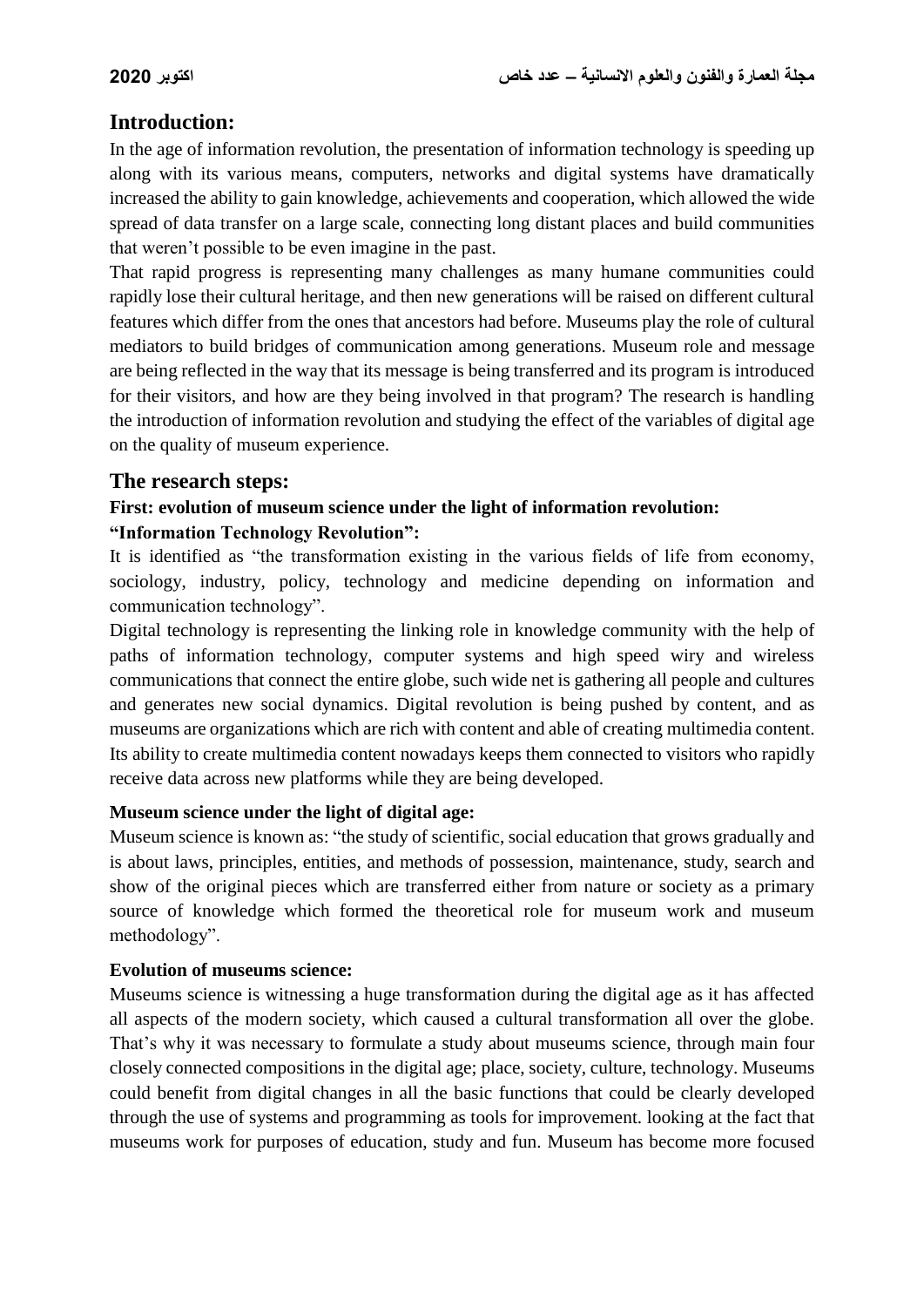on the needs and special interests of its visitors, it has become necessary for museums to adapt with changeable society.

# **All basic museum functions are deeply affected by digital technology which include:**

- Running groups which includes; search, maintenance of all archeological pieces.
- Design and create the show, introduction of information in a creative way.
- Create experiences which visitors can participate in.

### **First topic: management of groups:**

The appearance of 3D technology (prototyping and light scan) has enabled the building of inclusive database for digital museums with easy and fast access to all users.

Example: documenting data of the British museum, classifying groups and positions of halls and introducing virtual tours.

### **Second: show design and explanation:**

Many museums have turned into building a gradual explanation of the shown materials starting from watching them, then creating a shared experience with the audience, through applied interactive learning. There are many tools of information and communication technology that could be merged in contemporary museums shows to create a museum path that allow the visitor to have a successful experience. Besides those tools the digital content created by museums is of no less importance, for instance; rapidly responsive, interactive web designs are considered as significant standards when building a website for museums' foundations on the internet.



**Shape 1:** illustration that shows the degree of design and coordination.

Museum experience (content graduation).

Kotler N. et al, (2008). Museum Marketing and Strategy, San Francisco: Jossey-Bass.

# **Third: Creating participatory visitor experience:**

The experience of interactive participation for museums' visitors is considered specifically important for the understanding of the displayed materials and connect them with comforting and entertaining way. The major basis of museums' audiences are the generations that are connected with digital applications, the social networks, participation platforms, strength of common information and new communication channels are considered a reflection for the digital identity of a museum.

Example: the game of "the father and son" that was released in 2017 is a 2D interactive game and it is the first game to be produced and distributed by a museum, it was produced by the National Archeological Naples Museum.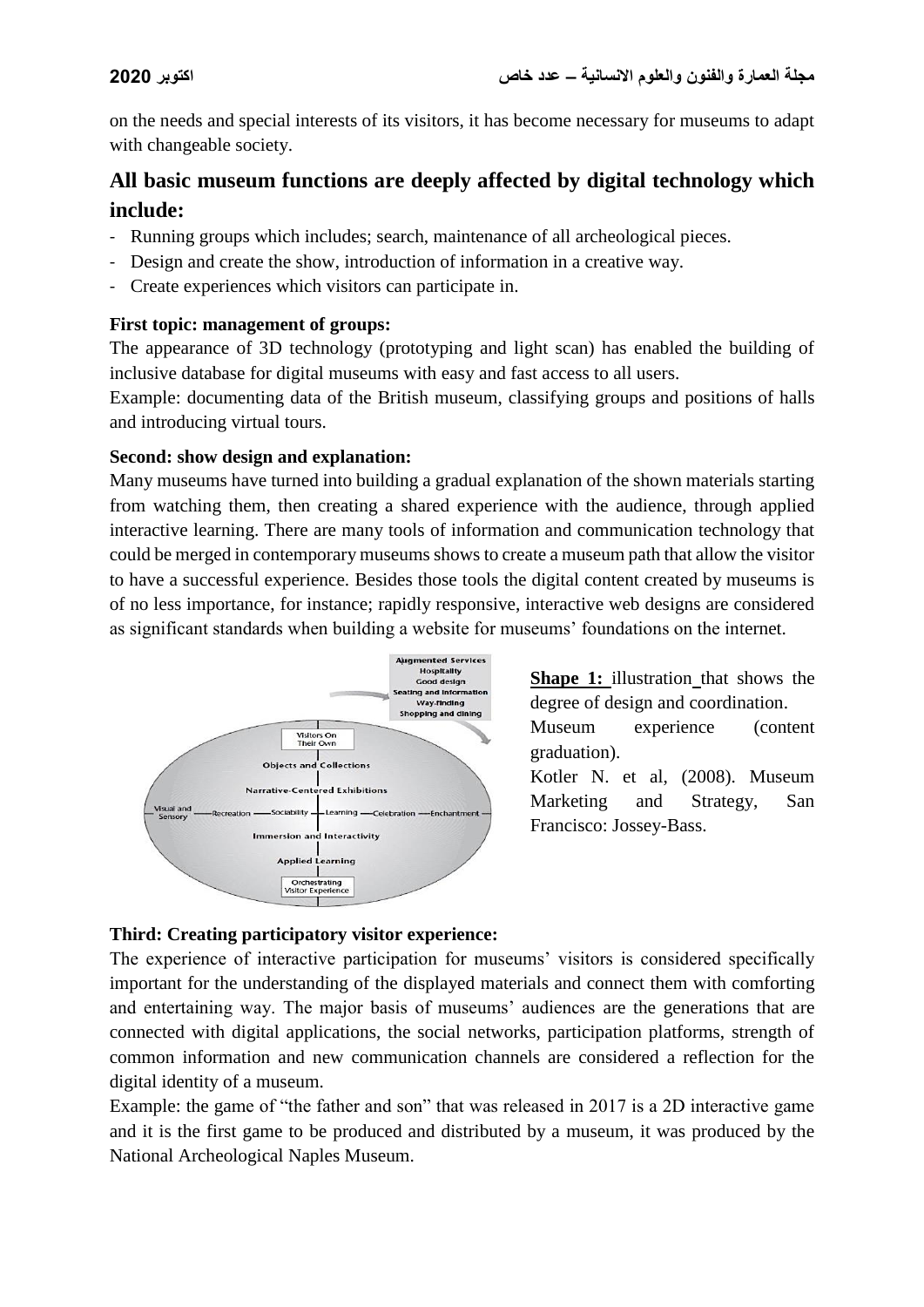# **Second topic: Quality of museum experience:**

### **The museum experience:**

It is the focus on the visitor and its relation with the various elements inside the museum, instead of focusing on the collection of the display. With time new kinds of museum experiences have appeared as experiences are being enhanced through interactive, digital medias at many scientific and technological museums.

## **Design directions of museum experience:**

There are many directions in the world of museums that could influence the museum experience, such as; development of museums from just being centers of exhibits to being a social center of the public, also audience is participating at museum visits in more than way. Interaction at museums is aiming to:

- A-Dialogue participation with the audience.
- B-Variation and expansion of the public range.
- C-Use of new technologies such as "internet of things IOT- do it yourself DIY"

### **"Evaluation of the Quality of a Museum Experience":**

The identification of quality is based on the user, that is the basis for many costumer protection legalizations. According to this definition; visitors experience will be of high quality at a museum or monumental sites when their needs and expectations are met or exceeded, yet the measure of the user satisfaction with museums or archeological sites is originally a hard thing as museum is representing an experience that has a chain of elements that together form the whole experience instead of only one element.

Researches have pointed at the fact that creating experimental value for visitors is linked to the process of aesthetical appreciation as the aesthetical appreciation in the museum experience contains two dimensions:

1- A direct visual attraction of the design of the museum exhibit.

2- The influential sides of the experience (entertainment and amusement) when visitors turn from being audience to participants, their evaluation of aesthetical elements is moving towards the creation of the intrinsic value as an essential value in that context, a sense of escaping from regular dull days is being created while participating at activities and adventures. Based on those concepts; the experimental value in the museum context has many basic sides; visualized call, entertainment, enjoyment and escape.

#### **"Attracting Visitors' Attention":**

Management of attracting visitors' attention is considered from the basics when designing any exhibit. Designers should understand how to attract their attention, concentration, motivation and what could prevent their interest.

**Attention is:** possession of the mind in a sharp, clear way, towards one of the things that look diverse or possible thinking paths at the same time, it means withdrawal from somethings in order to deal effectively with other things"

#### **Stages of Visitors' Attention:**

Visitors' attention could be imagined as a connected chain of three stages that involve; catching, concentration, and participation.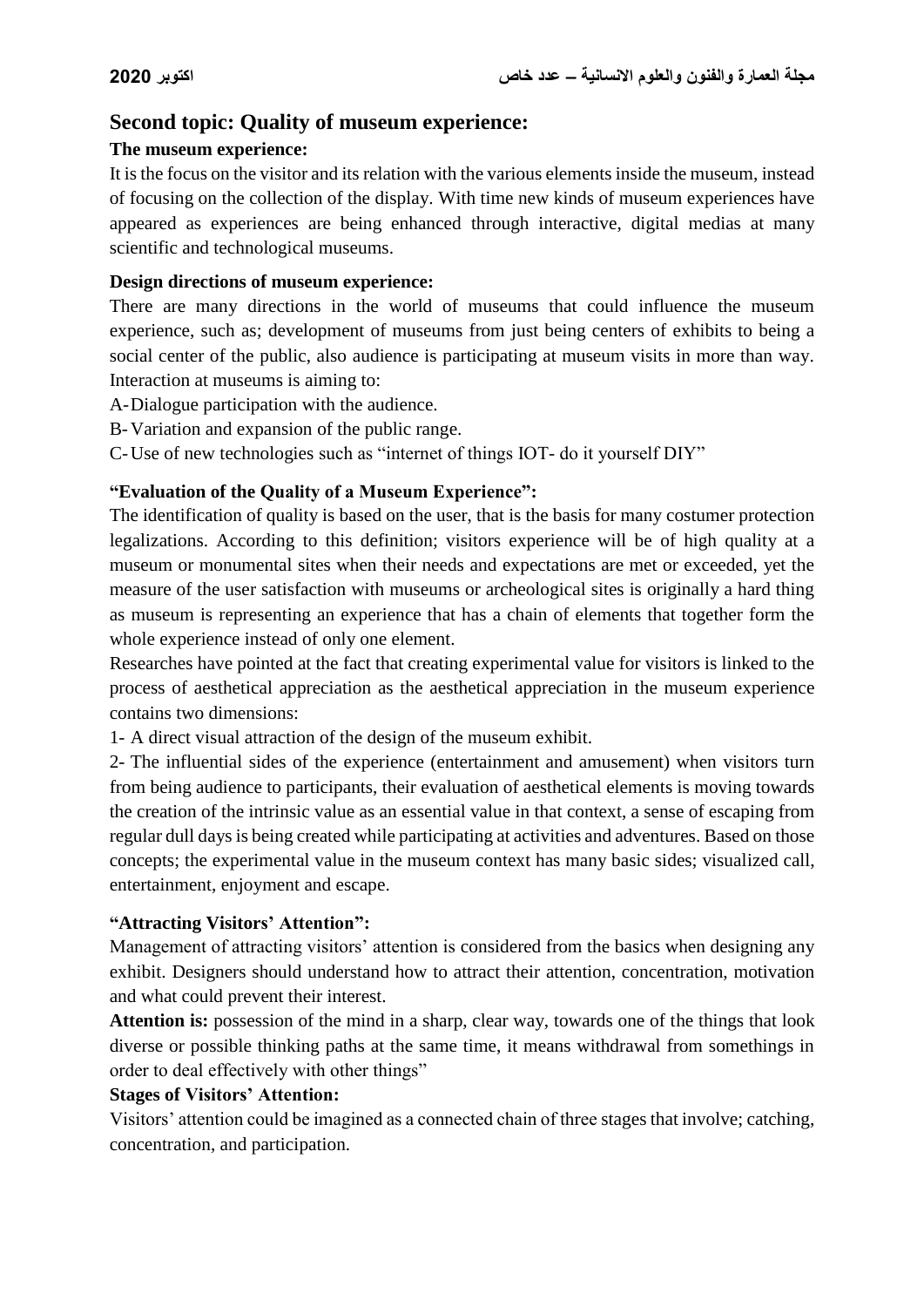# **An impact on emotions and senses as well as on the intellect are required for visitors' participation:**

Visitors' participation requires influencing emotions, senses and thinking. Researchers think that the attracting motive for visitors towards museums is about the element of feeling within the experience rather than being about the element of information.

Active participation depends on using senses and evoking feelings as it enhances the quality of the visit to a great extent.

#### **Aesthetic appreciation:**

A mental image is one of the basic ways that individuals use to appreciate art. It is nonverbal, internal representation for cognitive information inside the memory. Mental image realizes the feeling of aesthetical enjoyment. The system of building vivid images within the basic elements is being shared through building an aesthetical experience, through unifying sensual entrances with emotional cognition and signified data, then merge data and feelings to redefine and reevaluate what a person feels and knows. Researches in aesthetical appreciation say that mental images in art appreciation have a gradual watch process, according to the attention control theory; there are two types of main psychological processes which individuals use in processing daily information:

1- From top to bottom monitoring: which symbolizes a mental process when directing and controlling the optic attention towards targets as thoughts or control intentions are directing their optic attention. For example: looking for a red circle among circles with other colors, monitoring is done through informational directing about something.

2- From base to top monitoring: symbolizing a process when optical attention is more spontaneous and influenced by external catalysts without previous directing towards a certain target. For example: attracting attention towards something that is special from the surrounding.

#### **"Effectiveness of verbal and visual cues relative to the experimental value of the visit":**

Visualized signs are considered more relatively effective in attracting audiences' attention during circumstances when individuals rely on the methodology of processing information from base to top, within the context of the research around the touristic experiences in art museums, it is suggested that verbal signs versus the visual ones to increase the experimental value. That assumption is backed up by double justification:

First: verbal signs versus the visual ones are the best for methodology of mental images from top to bottom for tourists in art museums regarding aesthetic appreciation, as visitors usually follow the process of mental images from top to bottom to enhance the aesthetic appreciation.

Second: compared to visual signs, verbal signs could help in more effective way in getting mental images that are related and of meanings, opposite to visual signs that make imaginary scenarios easily available, with verbal signs, individuals have no choice but for mental imagination and imaging the described scenario themselves. That process allows individuals to use personal knowledge to form their mental images, which is a form of processing from top to bottom. That's why within the context of artistic appreciation of a museum, verbal signs versus the visual ones should be compatible in a better way with the process of mental imaging from top to bottom specifically.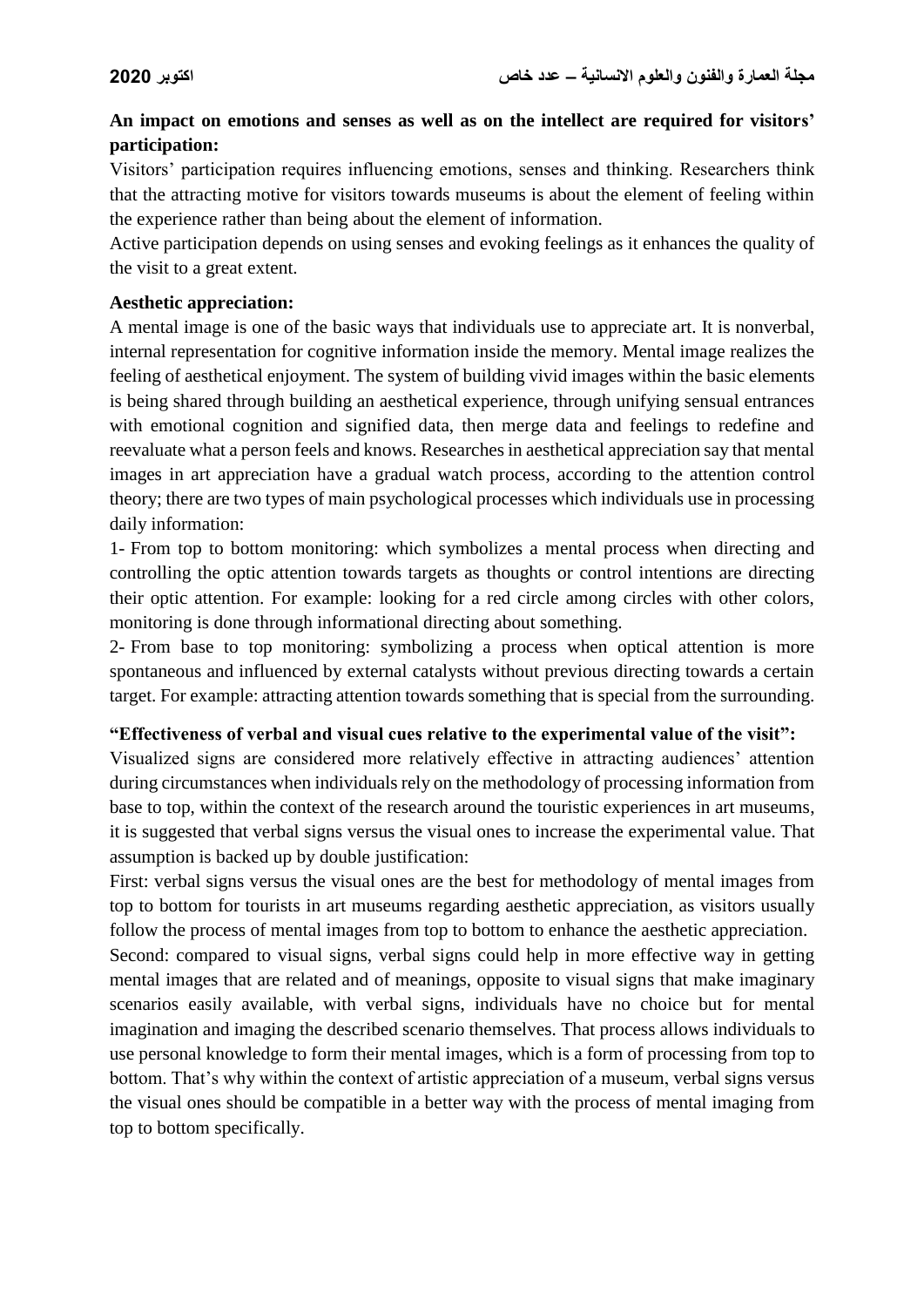#### **The digital mediation effect via imagery vividness on a visit's experimental value:**

Image vitality is known as "clearance of the individual's mental image" vital mental image is largely participating in the aesthetical experience. It is said that mental image is the basic, psychological mechanism that is behind the effects of elements of virtual design enhancing experiences of museums' visitors. Building hypothetical existence helps individual to successfully create mental images, in that case the process of mental imaging from top to bottom is being activated, through such circumstances, verbal dynamic signs should be compatible in a better way with the process of mental imaging from top to bottom, which provides a better experience among museums' visitors, subsequently; realizes more experimental value and higher Willingness to Pay for the experience. **"Willingness to Pay" "WTP more"** on the contrary, when visitors are subjected to natural environment or a habitat where they see low level of existence.





#### <https://www.sciencedirect.com/science/article/pii/S0261517718300475>

#### **Interactivity and museum experience:**

Interactivity is a significant element in enriching the museum experience by enabling multisenses dialogue and discovery. Information gained by witnessing the art pieces in an exhibit has become more common at public places such as exhibitions, museums and libraries.

#### **"Effectiveness of digital technology within museum experience":**

Digital games and developed technology are inseparable part of public culture especially children and youth. Studies have proved the efficiency of using digital games in:

A-Support social participation for youth.

B-Motivate educated people using the element of enjoyment.

C-Ease education by putting the recipient in simulation experiences.

Interactivity has been studied and its influence on education within the context of virtual environments (VEs), which is one of the main used techniques to simulate real world experiences that have proved its efficiency.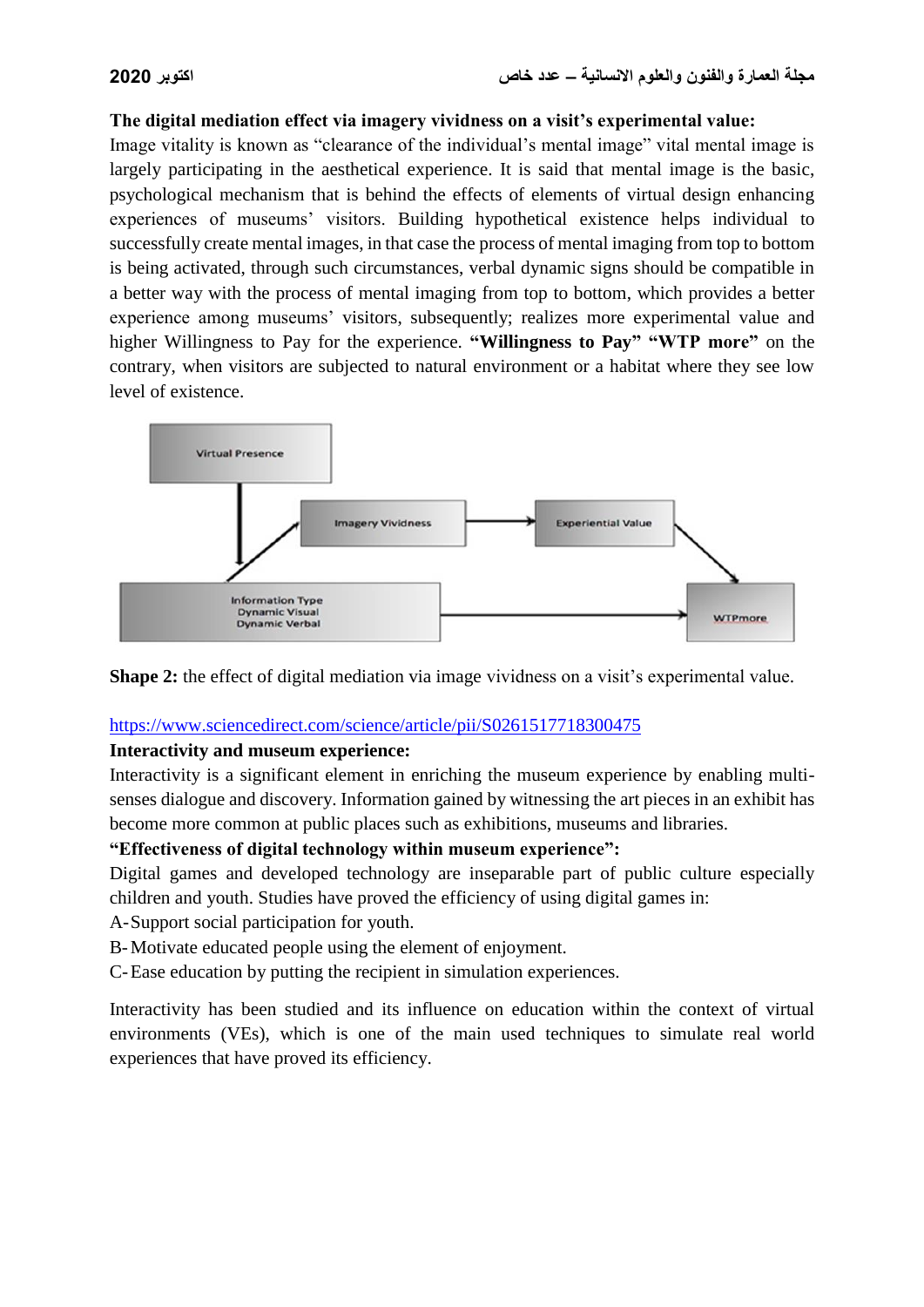

**Shape 3:** illustration that shows the differences between sharing the content of interactive, educational games in an individual form and sharing games in a group form.

Vermeeren, A. &others., Museum Experience Design: Crowds, Ecosystems and Novel Technologies, Switzerland, Springer International Publishing, 2018, p24.

# **Results And Recommendations:**

- Museum experience is targeting the focus on the visitor and his/her relation with the various elements of the museum.

- Interactivity at a museum aims for:
- 1- Audience participation.
- 2- Expanding the public range.
- 3- Design short experiences inside the museum.
- 4- Creating a dialogue between the museum and the audience.

- Quality of the museum visiting experience is basically relying on acquiring the visitors needs and expectations, in addition to basic elements such as museum location, belongings, program of the show, and opportunities for visitors' interactivity.

- Experimental value of visitors is linked to the process of aesthetical appreciation that has two main dimensions:

- 1- Optical attraction of the design of the museum show.
- 2- Aspects of the visiting experience (imagination, entertainment, participation).

- The visual show is representing more powerful triggers and easier to be stored within the memory of the less enthusiastic persons, and ability to process information mentally. Verbal signs are increasing the experimental value of the visit.

- According to the previous it is recommended when designing show programs at contemporary museums that the display style should be based on introducing an effective museum experience that targets visitors' attraction by satisfying their expected needs or